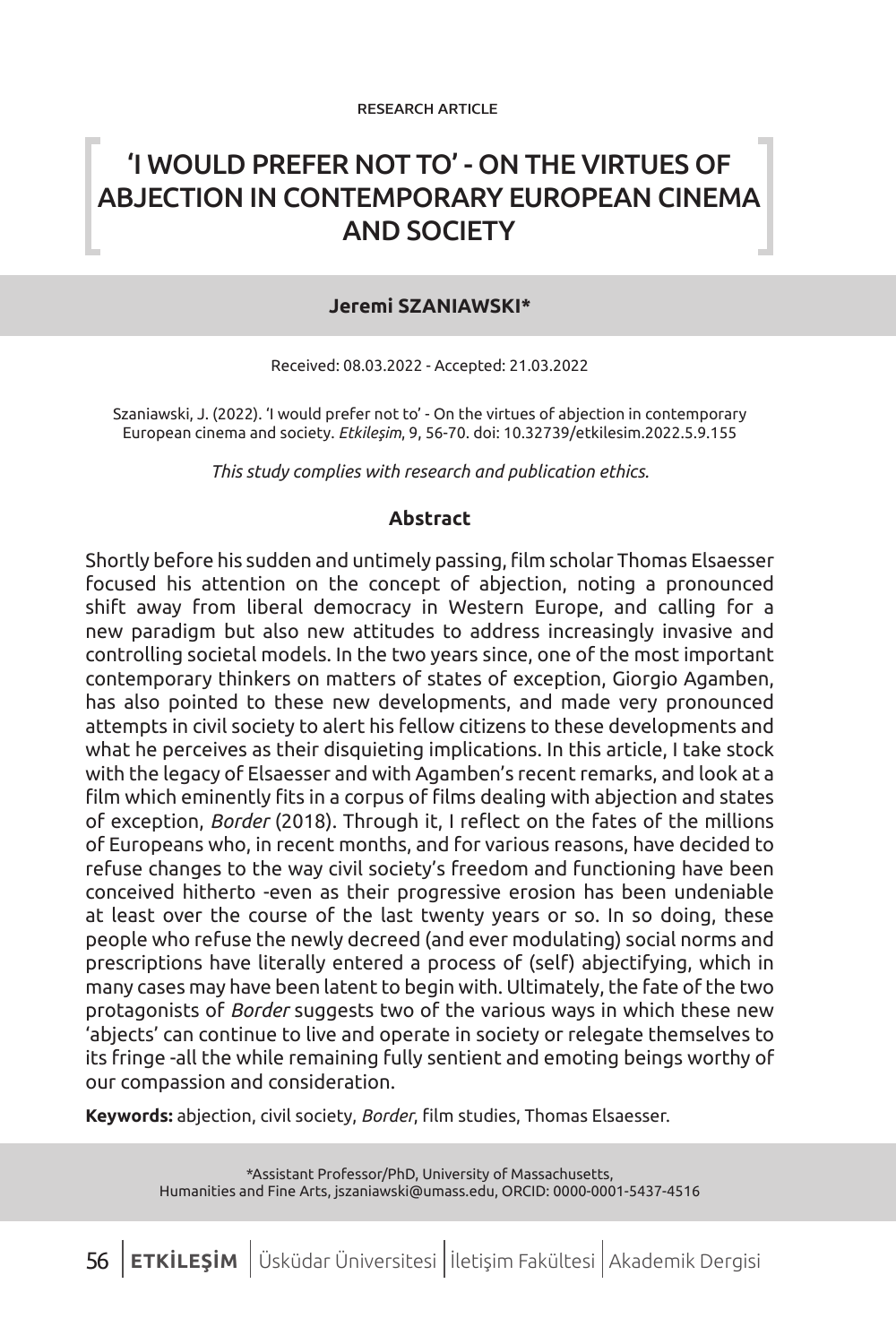# 'YAPMAMAYI TERCİH EDERİM' - ÇAĞDAŞ AVRUPA SİNEMASI VE TOPLUMUNDA ALÇALMANIN ERDEMLERİ ÜZERİNE

#### **Jeremi SZANIAWSKI\***

Gönderim Tarihi: 08.03.2022 – Kabul Tarihi: 21.03.2022

Szaniawski, J. (2022). 'I would prefer not to' - On the virtues of abjection in contemporary European cinema and society. *Etkileşim*, 9, 56-70. doi: 10.32739/etkilesim.2022.5.9.155

*Bu çalışma araştırma ve yayın etiğine uygun olarak gerçekleştirilmiştir.*

### **Öz**

Film kuramcısı Thomas Elsaesser, ani ve zamansız vefatından kısa bir süre önce, "abjection" (alçalma, iğrençlik) kavramına odaklanarak, Batı Avrupa'da liberal demokrasiden belirgin bir şekilde uzaklaşıldığını vurgulamış; yeni bir paradigma oluşturmanın yanı sıra, artan istilacı ve kontrol edici toplumsal modellere yönelik yeni tutumlar geliştirmek çağrısında bulunmuştur. Aradan geçen iki yıl içinde, "istisna hali (state of exception)" kavramı konusunda en önemli çağdaş düşünürlerden biri olan Giorgio Agamben de bu yeni gelişmelere işaret etmiş ve vatandaşları bu gelişmelere ve bunların rahatsız edici sonuçları olarak algıladığı durumlara karşı uyarmak için sivil toplumda önemli girişimlerde bulunmuştur. Bu makalede, Elsaesser'in mirası ve Agamben'in yakın zamandaki görüşlerinden faydalanarak, "alçalma" ve "istisna hali" kavramları ile ilgili filmlerden biri olan *Border* (2018) filmi incelenmektedir. Bu vesileyle, sivil toplumun özgürlük anlayışı ve işleyişine dair günümüze değin süregelen değişikliklerin -son yirmi yıl içindeki ilerici erozyonlar yadsınamaz olsa dahi- son aylarda çeşitli nedenlerle milyonlarca Avrupalı tarafından nasıl reddedildiği ve bu durumun onları nasıl etkileyebileceği tartışılmaktadır. Bu doğrultuda, yeni belirlenen (ve sürekli değişen) sosyal normları ve yönergeleri reddeden kimi insanlar, kelimenin tam anlamıyla kendini "alçaltma" denebilecek ve çoğu zaman muhtemelen örtülü başlayan bir sürece girmektedir. Son olarak, *Border* filminde izleyicinin şefkat ve ilgisini hak ettiğini düşündüğü, duyarlı ve duygusal varlıklar olarak gördüğü iki kahramanın kaderi yeni "abjectler"in yaşamaya devam etme yollarından ikisini, yani toplumda yaşayıp gitmeye devam edebilme veya kendilerini toplumun kıyılarında sürgüne gönderme ihtimallerini göstermektedir.

**Anahtar Kelimeler:** alçalma, sivil toplum, *Border*, film çalışmaları, Thomas Elsaesser.

\*Doktor Öğretim Üyesi, Massachusetts Üniversitesi, Beşeri Bilimler ve Güzel Sanatlar Fakültesi, jszaniawski@umass.edu, ORCID: 0000-0001-5437-4516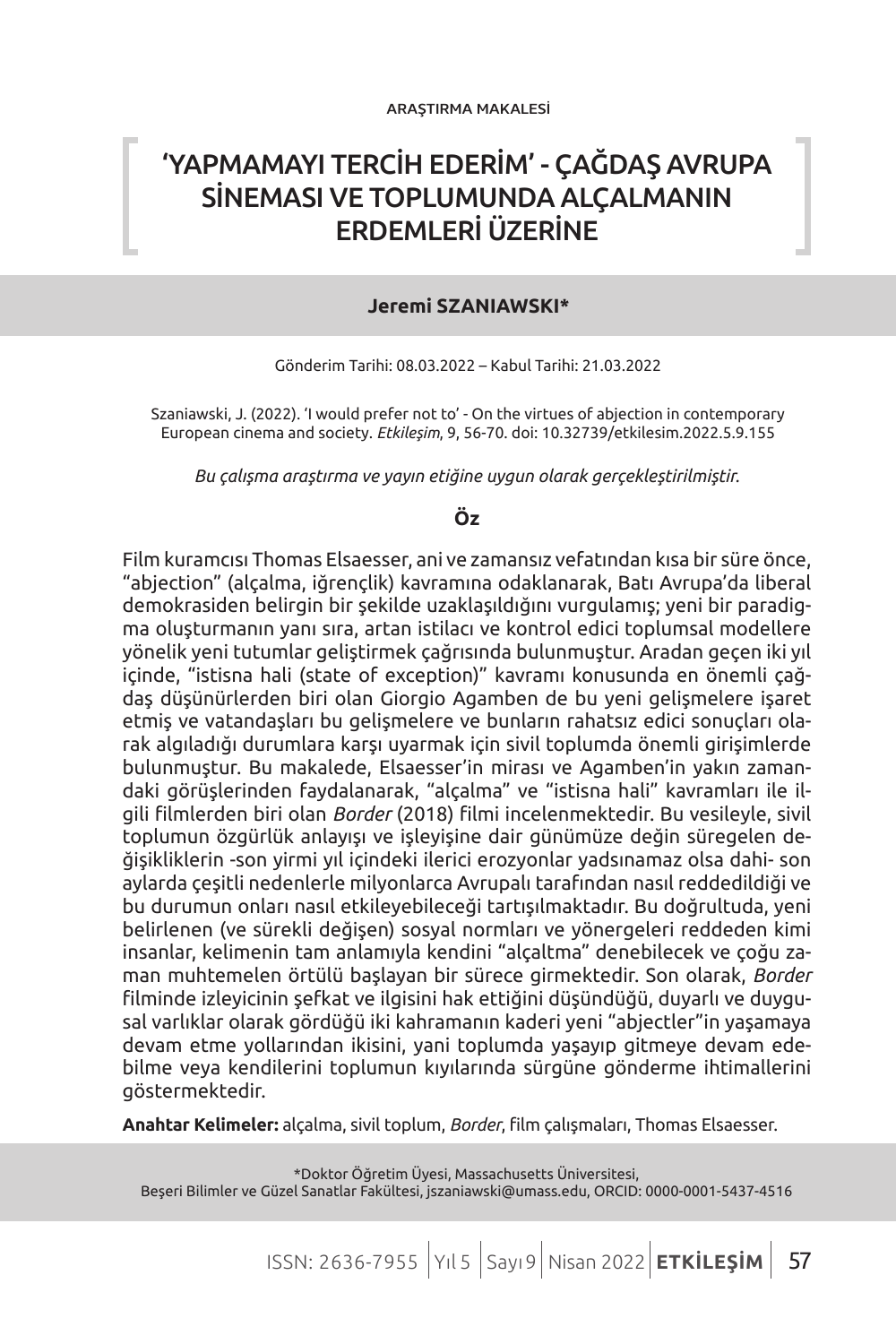*If you are confronted with two evils, thus the argument runs, it is your duty to opt for the lesser one . . . the weakness of the argument has always been that those who choose the lesser evil forget very quickly that they chose evil.*

#### Hannah Arendt, *Responsibility Under a Dictatorship*, 1964

The events of the past two years have procured new visibility -and conferred valence upon- the otherwise much maligned notion of being 'abject'. In just a manner of days, a portion of citizens of many European countries, who for a variety of reasons couldn't or wouldn't comply with a set of informal yet rather coercive governmental measures, have become excluded and marginalized from social life, including through being banned from restaurants and bars, from attending public events, and, in some occasions and in some countries, from the workplace. While some decided to reluctantly give in and comply with what is often not even a legal or mandatory measure, a minority of people has staunchly refused, sometimes at the cost of their livelihood. In the process, these individuals have undoubtedly acquired the status of an 'abject' in society (or, at best, semi-abject), although -at least for the time being- not necessarily a visible one, but one that they have internalized nonetheless. This situation -a rather extreme one considering the various factors at work, and in the face of Constitutions, human rights and universal laws still purportedly in effect in the European Union- has prompted one of the leading thinkers on the questions of state of exception and resistance through art, Giorgio Agamben, to denounce a form of 'techno-medical despotism', including in a punchy speech before the Italian Senate in October, 2021 (Quodlibet, 2022). In it, Agamben warned the Italian politicians, to precious little avail, of the dangers of a health crisis leading to an outright, full-blown society of digital control.

Long before the current crisis shed light on the deep-seated and ongoing crisis of liberal democracy in Western society, the notion of abjection had already been vastly encountered in contemporary European and Asian cinema and, accordingly, discussed in Film Studies, also in what way becoming abject could be surprisingly empowering or liberating when it allows one to break free from the clutches of a totalitarian project or mindset -think only of Aldous Huxley's *Brave New World*, and how Mustapha Mond, the Leader of that totalitarian regime where pleasure rather than fear is inflicted on people, complimented Watson and Marx, ahead of their exile to the Falklands, where they would at last be with individuals with whom to think independently: abjects, no doubt, exiled on an inhospitable island, but, paradoxically perhaps, "free". Film scholar Thomas Elsaesser did combine and refine these two concepts -freedom and abjection- in his final book *European Cinema and Continental Philosophy: film as thought experiment* (2018, London: Bloomsbury). In light of the current developments in the news, I wish to write today about this late text, and expand its purview to at least one relevant film -and to the current political situation Elsaesser did not live to see.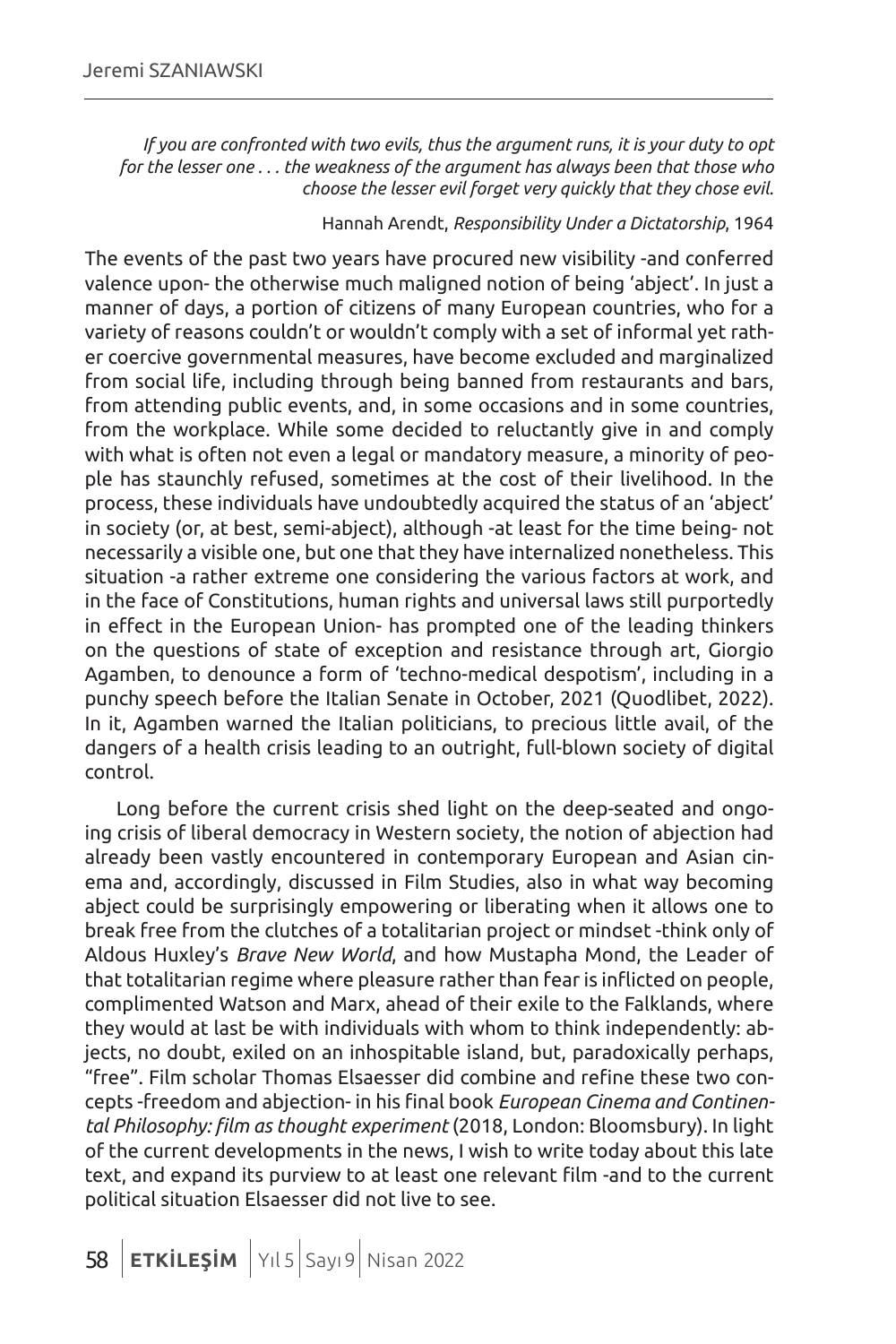As all readers familiar with his phenomenal output know well, Elsaesser loved to pick up a concept already in currency, cover the existing scholarship on the subject, find the best angle of approach, then update and refine it. In *European Cinema and Continental Philosophy*, and particularly in *chapter 5* ("A Cinema of Abjection?"), he did expand on an already richly laid conceptual ground, from Georges Bataille and Julia Kristeva<sup>1</sup> to Emmanuel Levinas and Peter Sloterdijk and Agamben (Elsaesser, 2018a: 137-138). Moving away from the works of Barbara Creed or Carol Clover on the horror film, where abjection is of a visceral 'substantive' (or representational) kind, Elsaesser was more interested in an abstract and structural approach to abjection, namely as a condition which promotes "the blockage of empathy, without it being replaced either with defamiliarization and distanciation, or with horror and disgust" (Elsaesser, 2018a: 152). Furthermore, such abjection allows one to no longer be a victim, on the one hand, bypassing that condition and entering a state of marginality and free fall where one has nothing to lose, "at the bottom of what is human"; and, on the other hand, it allows for thought experiments about the becoming of Europe and European cinema (Elsaesser, 2018a: 133). Elsaesser was interested in abjection as it channeled and allegorized the European crisis circa 2016 (the moment of terrorist attacks in Europe and the 'migrant crisis' -which unlocked authoritarian and repressive measures in Western democracies that picked up speed with the Covid crisis), and the ethical implications and political stances to be detected in the phenomenon. Furthermore, he situated abjection, as a pervasive condition, on multiple levels (including a meta level): within the diegesis (the way characters are abjectified, marginalized, rendered irrelevant and confronted with an ethical dilemma), between film and viewer (the way the 'cinema of discomfort' of some filmmakers -Béla Tarr, Michael Haneke and Lars von Trier cases in point- creates an abject dynamic between viewer and film)<sup>2</sup> (Elsaesser, 2018a: 132), and for the filmmaker (the case he discussed the least, but one that harks back of course to his theory of 'serving two masters', first developed at length in *The Global Auteur* (2016) and later reproduced in this last collection).<sup>3</sup>

The notion of becoming abject to achieve a new kind of agency has acquired further resonance since Elsaessers's death -in the face of the Covid-19 pandemic and the often perplexing or opaque ways the health crisis has been

<sup>1</sup> Elsaesser rightly reminds us Rosalind Krauss's distinction between Kristeva's abject and Bataille's informe (one recuperates, the latter doesn't -it scatters).

<sup>2</sup> The spectator must recalibrate "their own presence, oscillating between a kind of spectatorial of entropy and intense, trance-like involvement".

<sup>&</sup>lt;sup>3</sup> "[...] *abjection* can be the state of characters or of the main protagonist; the director can be an abject in relation to the institution cinema (as 'servant of two masters' -see Chapter 12), but abjection can also be the position that the spectator is put in by a film's mode of address, which bars both the role of the voyeur (in fiction films) and of the witness (in documentary)". See *chapter twelve*, "Control, Creative Constraints and Self-Contradiction: The Global Auteur".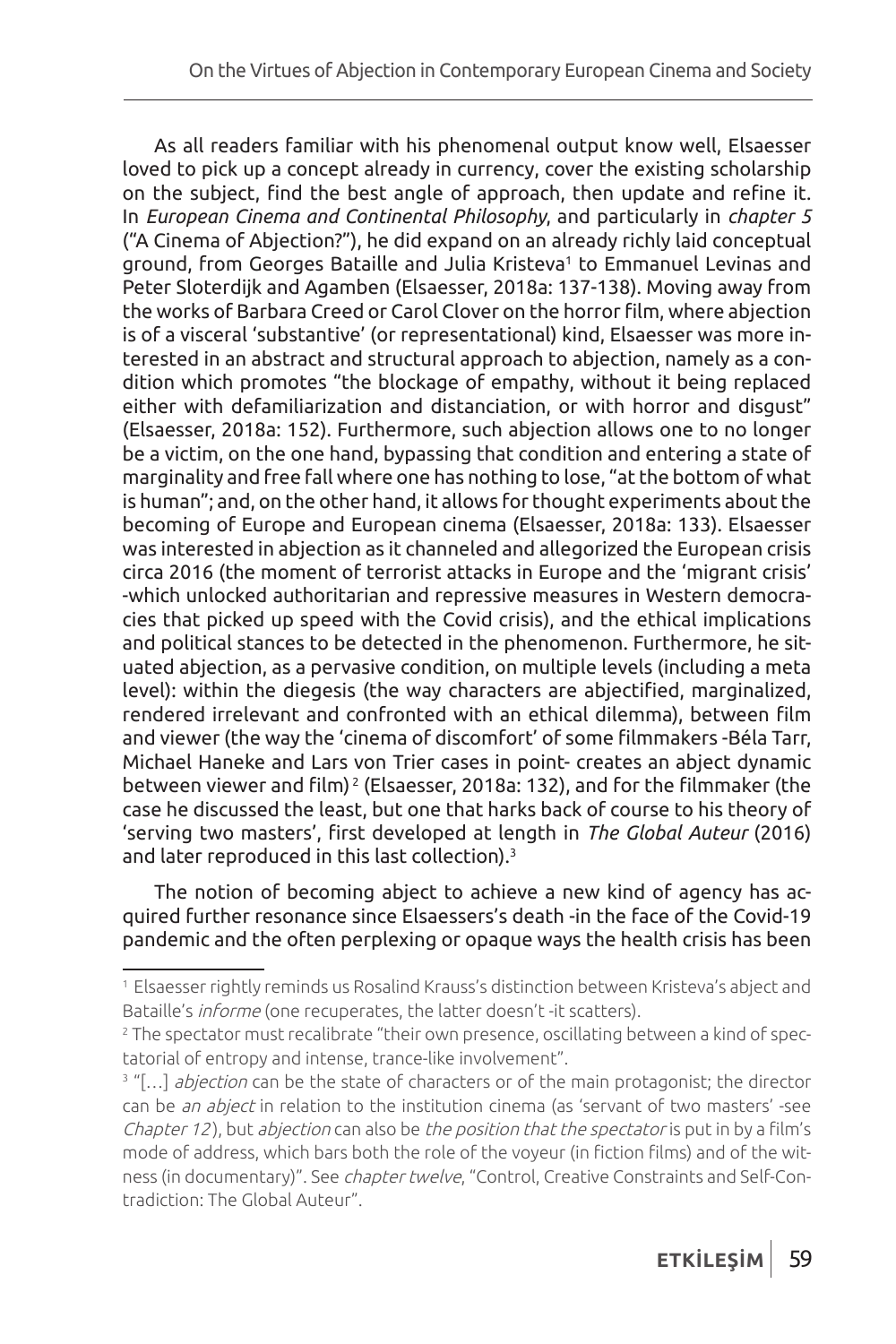handled by nearly all Western European countries- also because of the damage caused to the social body by neoliberalism, the advanced state of decomposition of social democracy and universal healthcare resulting therefrom, the mutual abjectifying of more or less illegitimate or non-democratically elected governments, and an increasingly disenfranchised and vanishing middle-class. In view of this, I should like to propose a reading of abjection through one lens left aside by Elsaesser -queerness- one that, precisely, leads to a dialectic of imposed de-abjectifying and self-abjectifying. I will then return to the political implications of being or becoming abject in contemporary Europe, and the global north.

Elsaesser identified various instances of abjection in a vast gamut of European films,4 and rightly pointed out many Nordic films dealing with the notion - perhaps in view of the crisis of social democracy there, such a staple of Scandinavian politics in the second half of the twentieth century, and the crisis, worldwide, of patriarchy. It is not by chance that the film which best combined the substantive and structural abjection levels in the scholar's eyes was Lars von Trier's *Antichrist* (Elsaesser, 2018a: 150).<sup>5</sup> Other recent examples -all heavily invested with notions of power and a crumbling patriarchyinclude Joachim Trier's *Thelma* (Norway, 2017, about witchcraft and the empowered queer subject), Gustav Möller's *The Guilty* (*Den Skyldige*, Denmark, 2018, about infanticide and biased criminal profiling), May el-Toukhy's *Queen of Hearts* (*Dronningen*, Denmark, 2019, about incest and the abjectifying of an inconvenient family member), or, of course, Ruben Östlund's *The Square* (Sweden, 2017), and its satirical take on the art world and social inequalities, edging closer to what we may characterize as moral abjection (or the morally grotesque). The film I want to deal with, Ali Abbasi's *Border* (*Gräns*, Sweden, 2018), addresses abjection on the diegetic level in even more explicit and variegated fashion, but would not have fitted easily in Elsaesser's conception of structural abjection -at least upon first look. Indeed, while it does the exact opposite of 'blocking empathy', I want to propose that the film's take on de-abjectifying and self-abjection allows one to expand on the categories elaborated on by Elsaesser, adding another step to the dialectics of potential liberation contained in the concept of abjection itself. The film has also a lot to teach us about what feeling and looking at may become in what may soon be our post-neoliberal, posthuman, full-on control society (in Foucault

<sup>&</sup>lt;sup>4</sup> The trope is ubiquitous, as the books' multifarious examples attest, ranging from *Toni* Erdmann and I, Daniel Blake to the films of Christian Petzold, Aki Kaurismäki and the Dardenne Brothers -and finding their primary template in a filmmaker whose work Elsaesser knew so well: RW Fassbinder.

<sup>5</sup> "Insofar as von Trier's film fuses substantive and structural abjection, viewers found it near impossible to reconcile their experience with any particular set of genre conventions, and therefore remained unsettled in a way that makes the secret, collusive enjoyment of Antichrist as a horror film all but impossible".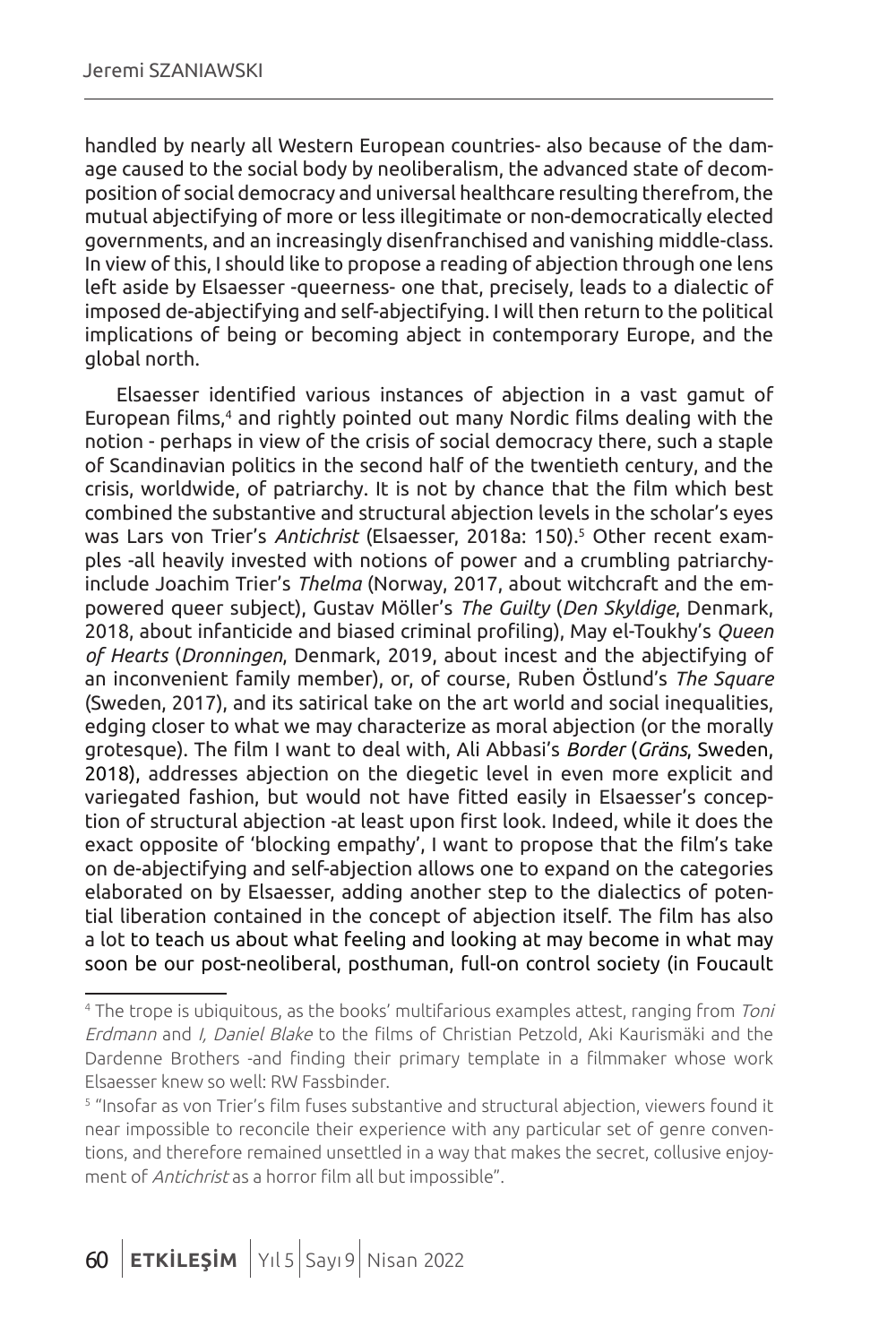and Deleuze's sense), addressing the empowering dimension of abjection in thought-provoking and productive ways, with a strong, affective queer lens: protagonists are queer(ed), one way or another, and treated as abjects, i.e. individuals who are not so much victims as beings with an ill-defined legal status, exactly along the lines of Elsaesser's redefinition of the concept.

*Border* is based on a story by John Ajvide Lindqvist, who had also penned the script for *Let the Right One In* (*Låt den rätte komma in*, Sweden, 2008, Tomas Alfredson), which shares with this more recent film the idea whereby queer people are in the eyes of traditional conservative society hyper-sensitive monsters, but monsters nonetheless. Abbasi, however, hints at the monstrous side of regular humans/non-abjects: conversely, his protagonist, semi-abject *Tina*, is a highly sensitive, empathic and resilient individual. While the film establishes her looks as striking, as she stands in the border control zone of her local airport and literally 'sniffs' the fear of incoming passengers carrying prohibited items, what we feel immediately is a sense of sympathy for her -thus corrupting the notion of her as an abject in the viewer/character interface, at least. The attitude of discreet fear her co-workers display toward her immediately triggers a form of curiosity in the viewer for *Tina*, who stands at a border (literally and metaphorically) between abject and subject status: her less-than-canonical looks set her apart from the others, but she does have a job, a status, and fulfils a clear role in society -yet one that is by definition liminal and unpleasant. When a disgruntled traveler calls her 'hideous cunt' after she has singled him out and found bottles of booze in his bag (a common practice among youth in Nordic countries, where liquor is heavily taxed), we can tell that *Tina* is not only accustomed to such a slur -she has also learned to display patient indifference to it. Under her apparently impassive, vaguely Down-syndrome face, hides a deep world of thoughts and sensations, however, as rich as the wilderness out there. After work, *Tina* returns to the woods, where she shares a home, with some trailer-trash lothario, *Roland* -a dog trainer and social pariah like *Tina*, but, unlike her, not a decent and upstanding citizen. *Tina* shares an uneasy relationship with *Roland*, part room-mate, part lover (it is quite obvious that he has sex with her to justify his presence in her home). *Tina* does not enjoy their intimacy, clearly divining it as fake. In this curious game of deception, it seems that it is she who shows *Roland* mercy, even as he seems to think he is doing her a favor by ingratiating her. *Tina* finds much more intimacy with the wild animals she meets in the woods, where she walks naked. From her hirsute body and the ease with which she interacts with the wilderness, the viewer must assume that *Tina* is no ordinary human being -even as, from underneath her dour demeanor, she masters the codes of human sociality and communication, and reveals herself to be a caring and dedicated daughter to her father, now in a retirement home.

A few days later, *Tina* intercepts a corporate businessman-type at the customs, carrying a well-concealed memory card containing child pornography footage. This opens a sub-plot of the film in which *Tina* assists the police in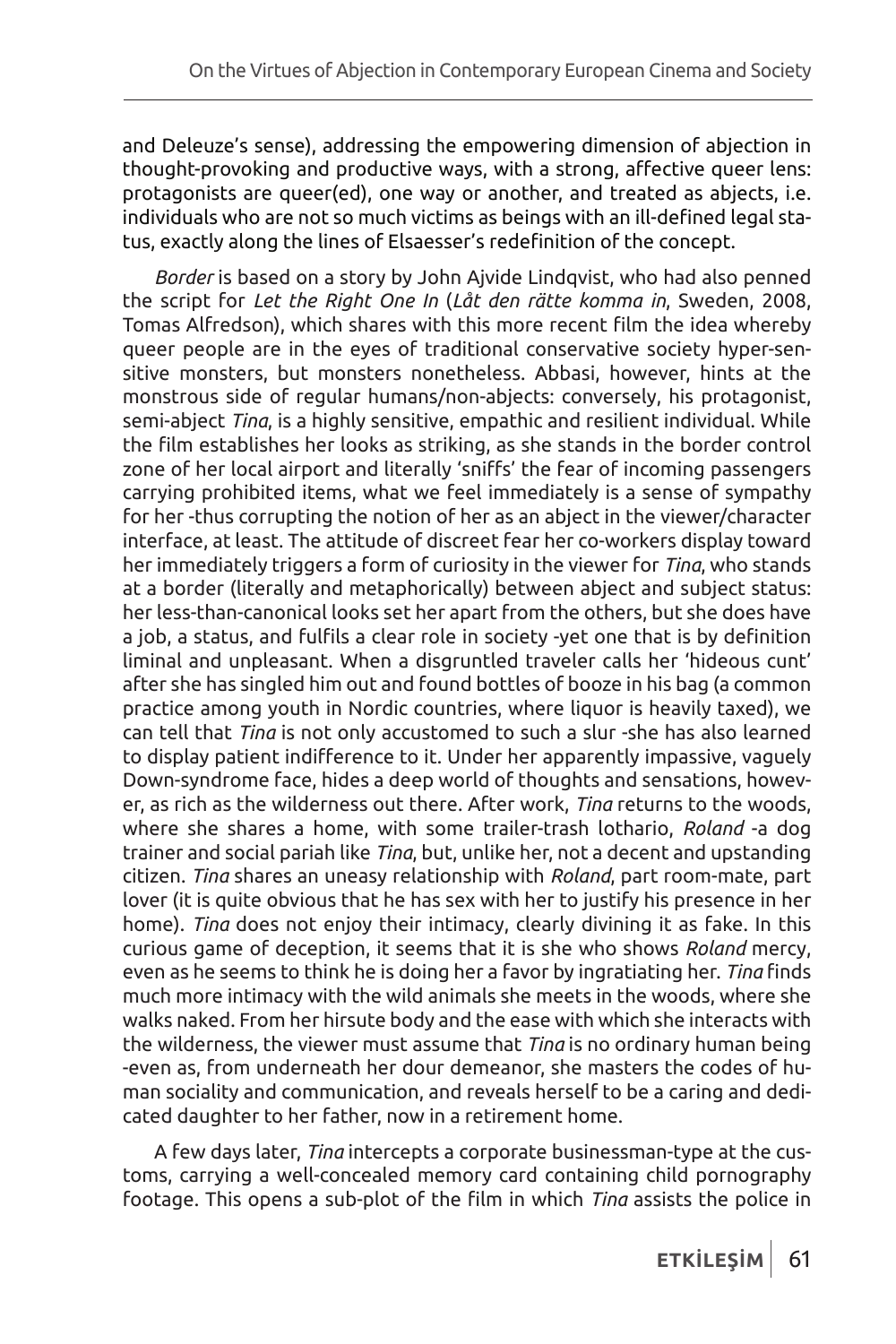dismantling the pornography ring, highlighting the implicit racism of Swedish people all the while showing the immanent monstrosity of human beings. At about the same time *Tina* meets someone like her, *Vore*. Where *Tina* has fully assumed the uses of Swedish society (she has a full-time job, drives a hatchback car, lives in a modest but well-furnished home that she owns…), *Vore* is a drifter, whose antisocial behavior betrays his foreignness and full-on abject status. When she meets *Vore* for the second time at border control, *Tina* asks that he be pulled over for a full body search. The inspection reveals no undeclared illicit goods, but rather that *Vore*, despite his burly looks and deep voice, lacks male genitalia -in an interesting game of hide-and-seek between projected and discovered 'abjection'. All the while helping the police uncover the child pornography ring, *Tina* becomes romantically involved with *Vore*. In the process, she discovers that they are both trolls, abducted at birth from their parents and mutilated -their tails severed- to resemble humans. In a graphic love scene in the woods, we see *Tina*'s strange, Mandragora-root like penis grow out of her like an oversized clitoris, penetrating *Vore*'s vagina, and impregnating him (who otherwise gives birth to non-viable, little imp-like creatures). The film ends with a dark twist: *Tina* finds out that *Vore* was part of the child pornography ring, abducting human children that were later subjected to unspeakable treatments. Still in her in-between state of subject/abject, she helps the police apprehend *Vore*, but he manages to escape. Some months later, *Tina* receives their baby in the mail: her perfectly healthy troll child with an uncertain promise of a fairer upbringing. Somehow a promise emerges from this dialectics of imposed partial de-abjectifying and chosen self-abjectifying.

The reader may feel mystified by the summary of *Border*'s plot: it sounds almost like some dark comedy, a tasteless fantasy melodrama, or a very mediocre horror film. Indeed, at the level of plot alone, Elsaesser's structural abjection may apply (and the 'substantive abjection' category definitely would apply). But the film is something else altogether -a rather clever allegory, doubled with a study in affect, playing in a rich variety of ways with the notion of abjection(s), and enabling the viewer to at one and the same time bypass and embrace the abjected, discover the suturing powers of identification, empathizing with and embracing *Tina* wholeheartedly, only to feel what it must be to a non-self-cognizant queer person (… but also a troll!). Not least in the scenes involving *Tina* and *Vore* frolicking in nature, the film bypasses the usual audiovisual modes of sight and hearing, highlighting textures -touch, taste and smell- with a clear goal of making the viewer into a more aware and open subject.<sup>6</sup> The film deals with the ambivalence of the contemporary audience to mainstream queerness, tackling queer rights (or lack thereof) through a

<sup>6</sup> In an address to students in Venice, Giorgio Agamben recently encouraged people to resist by rediscovering thought as a dialect that can neither be formalized nor formatted. A film such as *Border* reminds us of the ways in which this utopian motto can find expression in other, not directly linguistic, dialects -potentials and cracks within the system and society as a whole.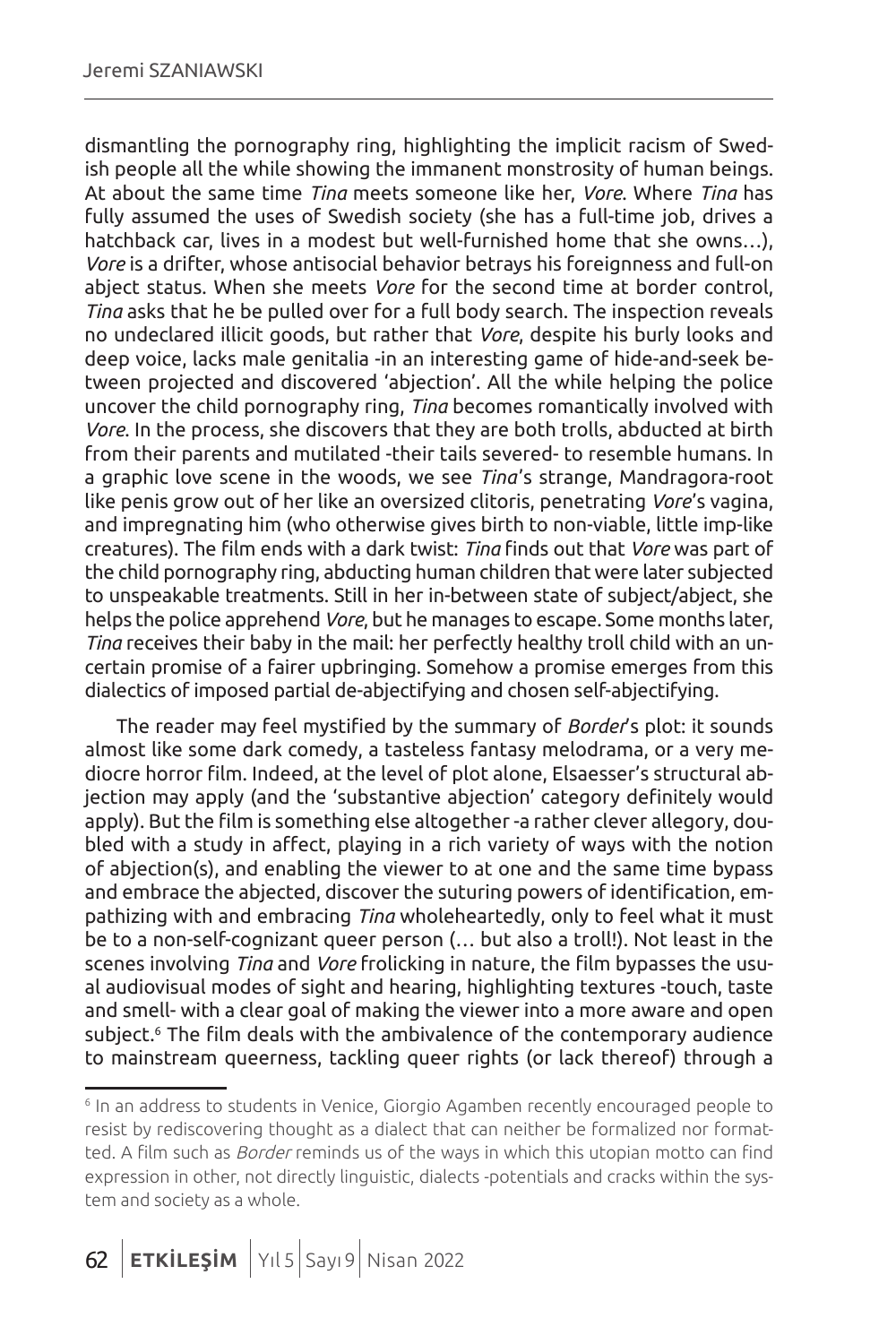thinly veiled allegory, through the mechanism of a semi -or full- on abjectifying of difference ('the other') by any given system, followed by an effort on the system's part to forcibly de-abjectify or 'straighten' the diverging body or inclination. But *Border* also more subtly deconstructs stereotypes about foreigners and non-ethnically Nordic people, only to better use them against the viewer. While 'prim and proper' Swedish citizens are shown flaunting the law (be it mildly -the young man smuggling in alcohol; or severely- the businessman carrying child pornography material), *Vore* is at first stigmatized not for any apparent wrongdoing, but for his striking looks and his lack of socialization skills (by Swedish norms, that is, as when he is shown devouring a whole plate of smoked salmon from the ferry boat's buffet to another passenger's shock and disgust). That he later appears to have actually collaborated with humans as an act of revenge against children of man is utterly revolting, but it could also be explained by *Vore*'s earlier trauma. On this note, borrowing from Imogen Tyler on the term 'revolting' and its polysemousness, Elsaesser (2018a: 136) appropriately writes:

Acts of exclusion […] are apt to produce empowered abjects only when such acts -or more often words- of racial or sexual abuse can be appropriated and turned into a badge of honor (as in 'black', 'punk' or 'queer'). This manifests the power of the abject in the social and political sphere, highlighted by the dual meaning of the English word 'revolting': an act of rebellion by some, it induces disgust in the others"

*Vore* is indeed wearing his abject status as a badge of honor, a provocation. He revolts and is revolting, abject to humans while at one and the same time incredibly arousing and attractive to *Tina* (and, through the identification process and cinematic suture, to at least some viewers, too). Writing further about the quality of the abject, Elsaesser (2018a: 134) adds: "What is most enigmatic (and most threatening) about them is that, by having lost or given up much, they gain a strange sort of freedom, which renders their pain less pitiable but also their character less likeable". And this couldn't be truer of *Vore*, especially when put in contrast with *Tina*, who easily garners the viewer's sympathy and moral adherence. She is still halfway between subject and de-abjectified other, between victim and self-abjectified. This stage can finally bring *Vore* and *Tina* to an odd equality step, even if equality cannot possibly apply in a category where all are outside of a system, thus equal in some abstract, but never in measurable, concrete terms, once they are "beyond victimhood, because she or he has no claims to make, which means that the abject commands a particular kind of freedom that probes the limits of both freedom and the law" (Elsaesser, 2018a: 140).

All the while, *Vore* -less resilient but more aware of his condition than *Tina* (he clearly has been an abject for much longer and is the more political subject/abject of the two), reproduces the models of torture and mutilation that were inflicted upon him when he was taken away from his parents both as a pathological replay of earlier trauma (a victim state) and an embracing of the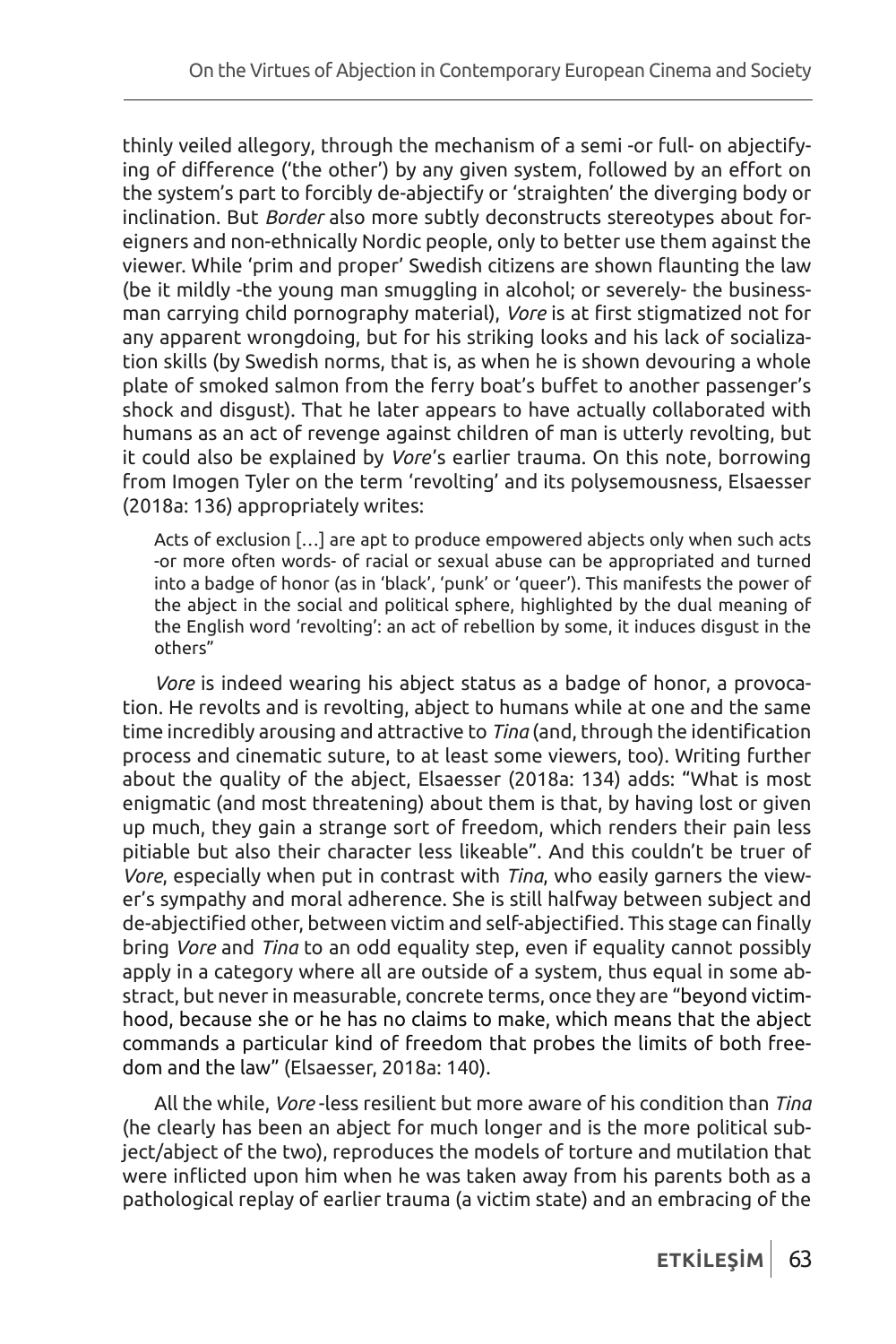power of being abject (which bypasses the victim state). The implication, here, of course, is that trolls as native populations were almost entirely exterminated by humans (and what greater de-abjectifying is there than outright genocide, the wiping out of the abjected people?), and that whoever remained was socially mutilated into a strange, painful hybrid of innate/genetic behaviors versus learned sociality, which may turn either into hyperadaptability (turning the handicap into a weapon, as it were, as in *Tina* 's case7 ) or antisociality/ delinquency -a pattern well recognized among children of immigrant workers in the Western world no doubt (Elsaesser, 2018b: 1-39). While queerness and sexual non-normativity are not merely celebrated but probed and identified with in order to question standards of normalcy, the social minority status is explored in its many facets, showing the inevitable entropy that may be generated by displacement, allegorized here in terms of mutilation -the trolls' severed tails a metonym for their severed familial ties and ethnic roots. *Tina* was adopted at birth from another race, another nation, and grows up in a lower middle-class environment (the suggestion is that her parents, not affluent enough, could not afford a 'normal' child). She can therefore never be more than a semi-abject agent, a lesser citizen, even as she is preternaturally sensitive and supremely qualified to do her job. She has filled a niche in this society, without any promise of upward or social mobility, but with the obligation of meeting the standards of a permanent process of de-abjectification. All the while, however discreetly, her fellow citizens keep on reminding her of her otherness and semi-abject nature, generating a psychosexual and social space in which she is practically isolated and alone, her relationship with her human adoptive father a paltry version of familial bonds (although benevolent, he always concealed her past from her). And her romance with the criminal, full-on abject *Vore* is struck with the seal of social prohibition. In the end *Tina* manages to reconcile these contradictions, but what fate awaits her and *Vore*'s child remains subject for debate and speculation. The film's open ending seems to suggest that the infant will have to grow hidden (a genuine abject begotten of abjects, further abjectified from its own abject status before it can embrace it as an adult) if it is to survive unscathed. One thing is certain: if the child remains an abject in the eyes of society in the film, in the viewer's eyes the simultaneous process of embracing queerness and de-abjectifying the protagonist is complete. As a result, the edifying denunciation of social hypocrisy performed by the film is doubled with a grim account of Nordic social democracy, or any social system, that, to a greater or lesser extent, must always abjectify some of its components.

A complex network of substantive and structural abjection (perhaps, indeed, the single most important filmic exemplar of this phenomenon), *Border*  may be the missing jewel in Thomas Elsaesser's crown on the topic. Not to mention that more (very real) abjection happens off-screen: in the diegetic reality of child pornography, or when the infant trolls are integrated and sub-

<sup>7</sup> Another concept dear to Thomas, namely "productive pathologies".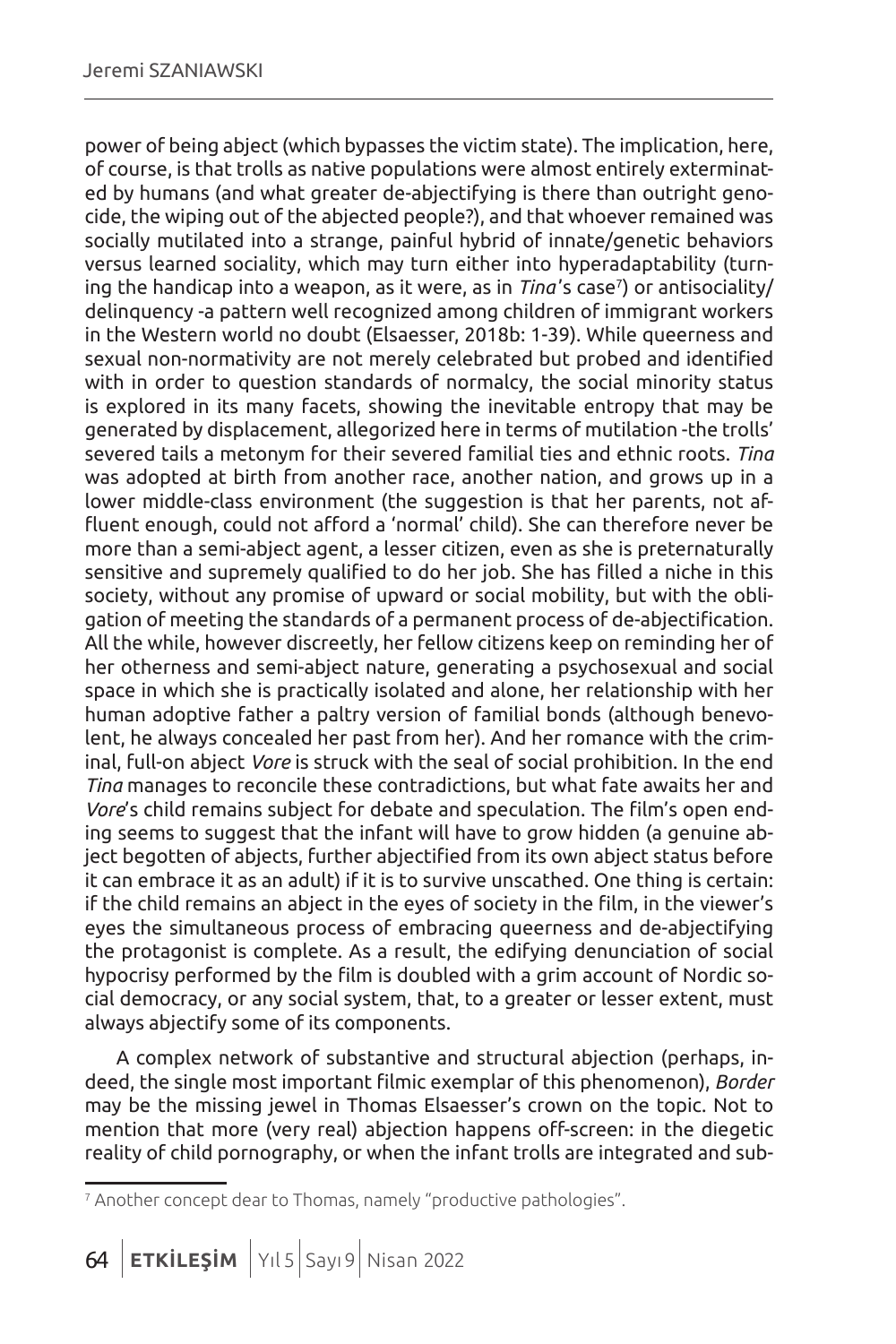jected to integration, perforce. Here again the critique of social integration (becoming one with the social body to the detriment of one's foreign identity) is doubled by a subtler critique, that of the dialectics generated by the intruder. Whereas in, say, the films of Michael Haneke or Lars von Trier the intruder dismantles and disturbs the established social order (sometimes with apocalyptic consequences), here he is absorbed and digested or violently expelled (hewing closer to Kristeva's conception of abjection). This 'digestion' could further serve interestingly as an allegory of the ways in which globalization has operated in Europe, particularly on smaller nations with large neighbors. This is where we touch on the 'meta-abjection' -encapsulated in the rapport between the viewers and the character, with whom they identify for as long as he is in his state of marginality or mild abjection.

Beyond the rather obvious critique of the status of minorities contained in *Border*, I would like to point to the dimension of affect that powerfully traverses the film. The way in which it fails to conform to certain models seems like a parapractical resistance to a homogenic (read 'commercial', or even 'Global', or 'Hollywood') industry -its own stolid, sturdy way of standing abject to the dominant model. As a function of its embracing genre, the film emphasizes -over traditional narration, dialogue and even the visual/descriptive- dimensions of textures and touch. This is very clear in the way the gaze carries a haptic, sometimes gripping, quality, and the sound mix is carefully executed. But this concern goes further than mere technical aspects of sound and cinematography, spilling into the motivic and thematic concerns of the films. *Border* deals with smell and touch in a quasi-haptic way, as when *Tina* walks on moss and mulch in the forest, or gleefully bathes in the cold waters of the lake near her home. All this suggests that when talking about minorities, sexual and otherwise, sight becomes a scrutinized and fraught mode: it is the dominant mode of patriarchy, the realm of the evident and visible, as in the visual obscenity of the Western media showing the unforgettable image of the dead Syrian child Alan Kurdi on the beach -overtaken by the tsunami that all but forgot about the migrant crisis to write about nothing more but the Covid19 pandemic, invisible yet also constantly rendered in visual terms by the media (numbers, graphs, 3D animations), generating unprecedented amounts of anxiety in the population. By contrast, smell and touch can be attached with more authenticity and provide the field that minorities and dogged communities can still rely on for new zones of dignity and, in the end, to reclaim the realm of the visible as a shared zone. Certainly, it is in the way the film enables us to appreciate that we are given, through it, not only to feel but also to look differently, that it becomes most productively political.

There is yet another level of (productive) abjection that can be delineated, which Elsaesser hinted at but did not name per se, in the introduction to his book, our "'being in the world', welcoming cinema as an ever surprising or startling encounter" (2018c: 5). It is very clear that through this lens, *Border* is a film allegorizing the status of European cinema and proposing a thought ex-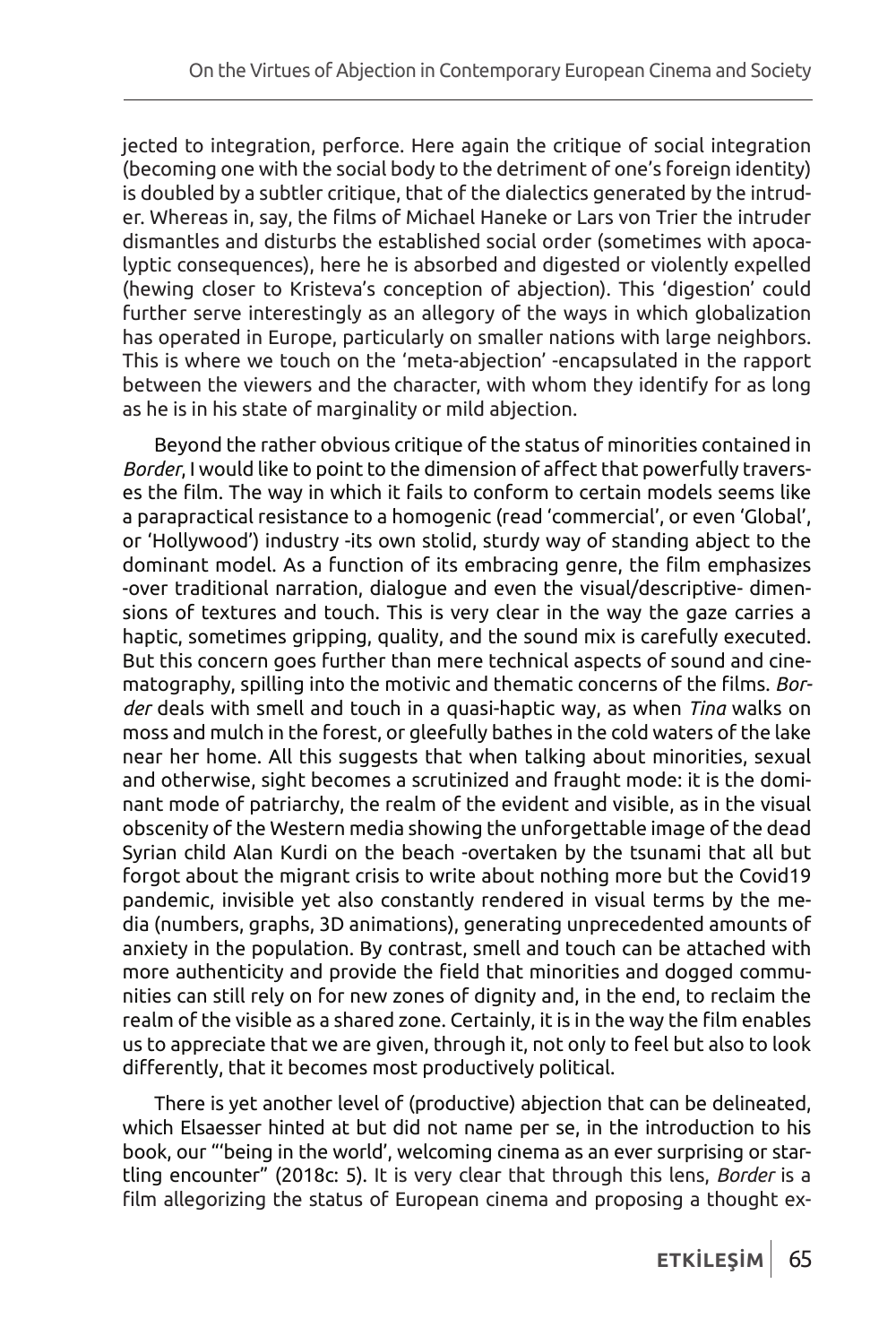periment of being on this liminal, marginal path where the encounter (Elsaesser may or may not have borrowed the word from Cesare Zavattini's definition of neorealism, which in its own ways articulated an early form of cinema of abjection by way of ethics). As for contemporary European cinema, Elsaesser (2018c: 7) saw its 'apparently fatal weaknesses' (not least of being kept alive artificially through government subsidies), as a way toward "a special kind of freedom ... having little or nothing (else) to lose". This notion of having little to lose is, of course, a view of the mind. While European cinema has by and large lost a lot of its prestige, its functioning ensures the livelihood of thousands of professionals -artists and technicians- some who honestly trudge through, others who cynically abuse a system of subsidy -inverted allegories of *Tina* and *Vore*. In both cases, abjection comes to the fore, and, with it, beyond the microcosm of European cinema, it is Europe in crisis which emerges. *Border*, in this sense, fits in perfectly with Elsaesser's schema, "testing Europe's political values through states or moments of abjection". Yet while *Vore* is an embodiment of abjection, *Tina* is at once other, abject, and filled with humanity, thereby containing at once abjection and its opposite, in both the psychoanalytical and political/ethical dimension.

Yet abjection is not, in Elsaesser as in *Border*'s sense, 'resistance' or 'critique'. It is really quite strictly about a freedom to assert, and "inhabit a position of extreme marginality" (Elsaesser, 2018c: 14-15), and, we may add, it figures as the freedom to assert -and to inhabit- a position of extreme marginality and exclusion, imposed by the Other. The film's politics may thus only be those of the abject fully shedding their previous status of victim and ushering in a new era of post-abject agency, beyond the corpse of patriarchy, the European welfare system, and social democracy. In this sense, this narrative of abjection serves as a sobering lesson of both, as Elsaesser pointed out, "what neoliberalism does to human beings and the social contract" (2018a: 129) and, more specifically, of the fate proposed to any form of minority or precarious groups. For if finding fellow nationals or people of the same religion or even sexual orientation can generate bonds, this process is stricken by the stigma of withdrawing into minority (i.e. peripheral, socially abject) status. Although minorities and the precariat are protected by some laws, they can also be violently reduced to bare lives (the Agambenian 'state of exception' (2005) not so far removed, again, from the 'state of emergency' implemented by several European states after the terrorist attacks of 2015-2016 and again after the outbreak of Covid19) and excluded from the state where they sought refuge, without having committed any crime and without any solid protection, not to mention the untenable legal and psychological limbo they are maintained in for lack of a clearly defined legal status -often being, literally, outside the law. Foreigners or minority representatives are encouraged to integrate, to de-abjectify themselves: to learn the language of the 'host' country, a trade, go to school, adapt to the local norms and rules. Spuriously enough, a will to become integrated into the social body, which germinates in many a minority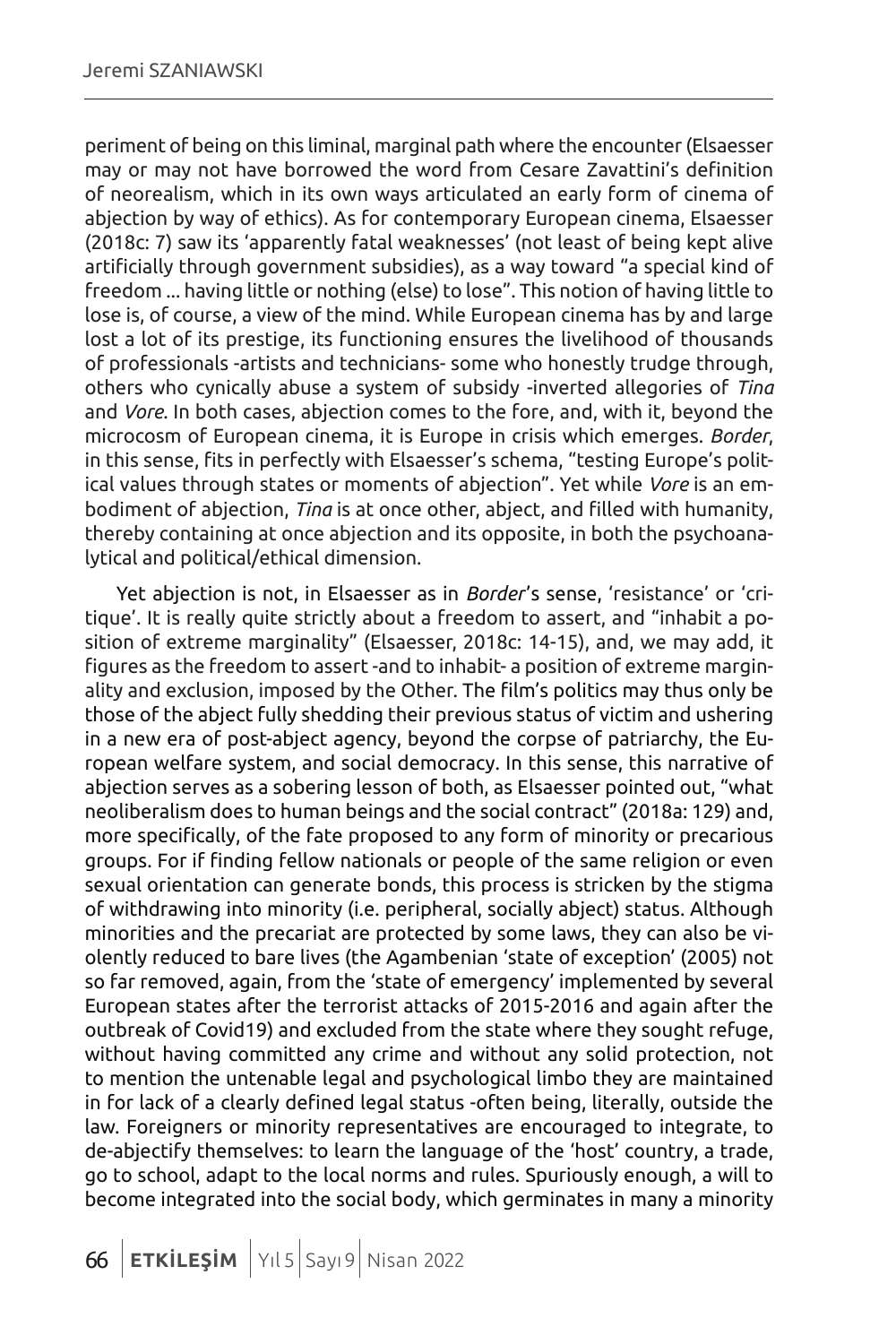representative's mind, is concomitant with something that constitutes perhaps an even greater violence bestowed upon them, even as it is validated by the host states and compensated with a modicum of increased social rights, namely a shedding of one's own 'old' identity that can at best be negotiated by the hybridizing of necessities. In other words, beyond the semi-abject or de-abjectified 'norm' which will necessarily always hamper them either way, minority subjects are confronted with a rather impossible choice between abject or victim status: the former undesirable yet with an undeniable disturbing, disruptive quality, and perhaps power; the latter apparently more desirable but ultimately threatening to dissolve the self's very essence and seat of political agency (however immanent and un(ac)countable (for)). This is a predicament that many in the host countries, even those on the left and in the center, fail to recognize for lack of imagination or empathy. And lo and behold: in 2020 and 2021, this impossible choice is now being expanded to the European population as a whole: to accept the often absurd, ever modulated and arbitrary rules of a new form of sanitary authoritarianism (with regulations limiting freedom of movement and private liberties, but also freedom of speech), or to suffer consequences (many contravening consumers' rights, human rights and the Nuremberg law and Oviedo convention). Strikingly, in a speech filled with dark foreboding, president Emmanuel Macron, in December 2021, announced that people's rights were no longer more important than their civil duties.8 What these 'duties' may be, apparently, remains unclear to a point -determined, redefined and modulated by the government, sometimes from one month to the next, a citizen being now at risk of lapsing from good and dutiful to irresponsible and therefore no longer worthy of full civil status (i.e. becoming abject) at the whims of an executive power, ironically more than ever detached from its own duties and responsibilities by and for the People. *Liberté*, *égalité*, *fraternité* (Freedom, equality, fraternity) -the three key tenets of the French Republic now resonate with a different echo indeed.

Abjection became such a central concern to Thomas Elsaesser, because -and he anticipated on this clairvoyantly- the new authoritarian instantiation of capitalism would abjectify those values of European Enlightenment (however monstrously the latter had miscarried previously in Nazism and Stalinism), and imply a negative dialectics therefrom as only way out or safe-conduit. For Elsaesser (2018c: 128), abjection was a mode that could save or redeem a failing social democratic system:

Abjection defines this negative relationality as a form of agency and it is such abject agency that may 'reboot' Europe, in the sense of returning us to the roots of

<sup>8</sup> "Être un citoyen libre et toujours être un citoyen responsable pour soi et pour autrui; les devoirs valent avant les droits" - 'To be a free citizen and always be a responsible citizen for oneself and the others ; duties take precedence over rights. (Presidential allocution, December 31, 2021). Just a few days later (on January 4, 2022), Macron told journalists of Le Parisien that he very much wanted to 'piss off' the unvaccinated ("Les non-vaccinés, j'ai très envie de les emmerder").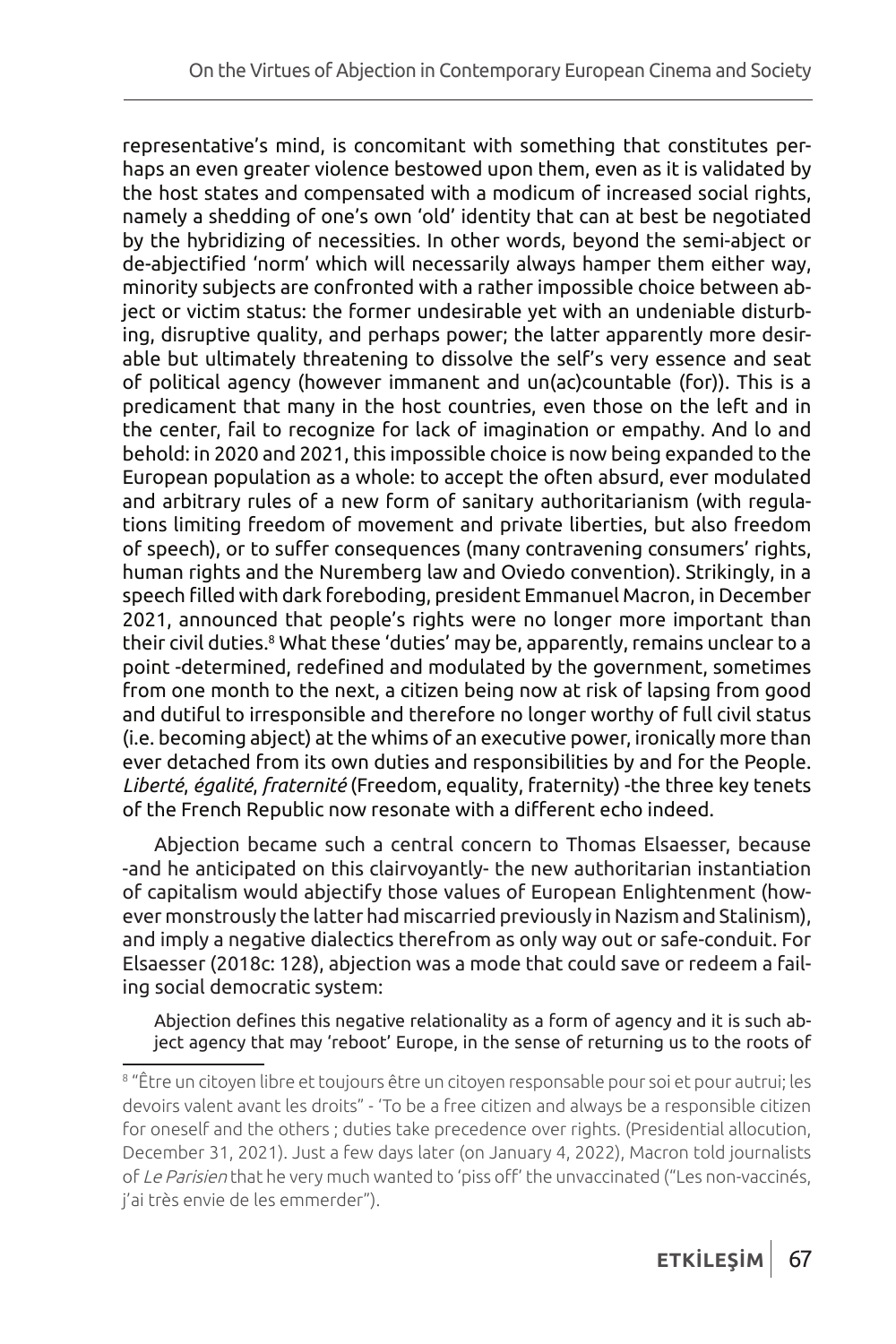democracy, reviving it and keeping it alive, at a time when democracy does not seem to be the form of self-government either needed by the dominant economic model of global growth-oriented capitalism, or supported by an absolute majority of citizens.

"If we can no longer believe in progress", he writes further (Elsaesser, 2018a: 159):

if the efforts over the past sixty -odd years to make of Europe a community of freedom, social justice and good neighbourliness have become imperiled or are being undone, then maybe we need to go low rather than aim high, find equality at the bottom rather than expect it at the top, find fraternity in acknowledging the spaces that separate us rather than endlessly seek what unites, and redefine freedom not as 'I do as I please' but as the negative freedom of having nothing to lose, that is, a *divested*, *disjunctive* freedom (freedom from) rather than an *invested*, *acquisitive* one (freedom to).

Freedom (Elsaesser, 2018c: 15),

not in the French sense, which asserts that everything is permitted, so long as it does not harm another, nor the freedom that artists usually claim for themselves, when insisting that their work is responsible to no one other than their desire for self-expression -is not as 'freedom from', nor 'freedom, in order to', but another (Kantian) model, which is also that of Kafka, or Herman Melville's *Bartleby The Scrivener*: 'the freedom to choose not to'.

The various developments in Western Europe since the beginning of the health crisis have thus left some citizens with little other choice but to subscribe indeed to Bartleby's motto 'I would prefer not to' -an ethics of withdrawal which alas remains the only option to safeguard one's dignity, in the absence of any real and positive militant resistance or open refusal, which are in turn either criminal or criminalized. Which brings us back to the beginning: people may become abjects, and abjects remain people too. They may not always be likeable, they may be revolting, but they find and understand the virtue of giving up so much, to gain perhaps what was elevated by liberal democracy as a supreme virtue ('freedom works') and must now be eradicated at all cost as soon as oligarchic global capitalism has seized the full rein of power and will implement a system of control predicated on a constant and real-time calculation of the economy, wherein 'freedom' and privacy will be a thing of the past.

What is certainly at hand, comparable, to, say, the neoliberal shock doctrine in post-Communist Poland but on a much greater and sinister scale, is the rendering abject of all former modes of existence: prohibition of gatherings, infantilizing of the population as a whole, social credit score, compulsory need for all citizens to perform absurd rituals, massive swathes of media narrative discrediting any dissenting voice, and well-nigh Orwellian reinvention of the language (with corporate capitalism perversely turning vice into virtue, as when the term 'links of interest' now officially replaces 'conflicts of interest'; or when a world health institution changes the definition of 'herd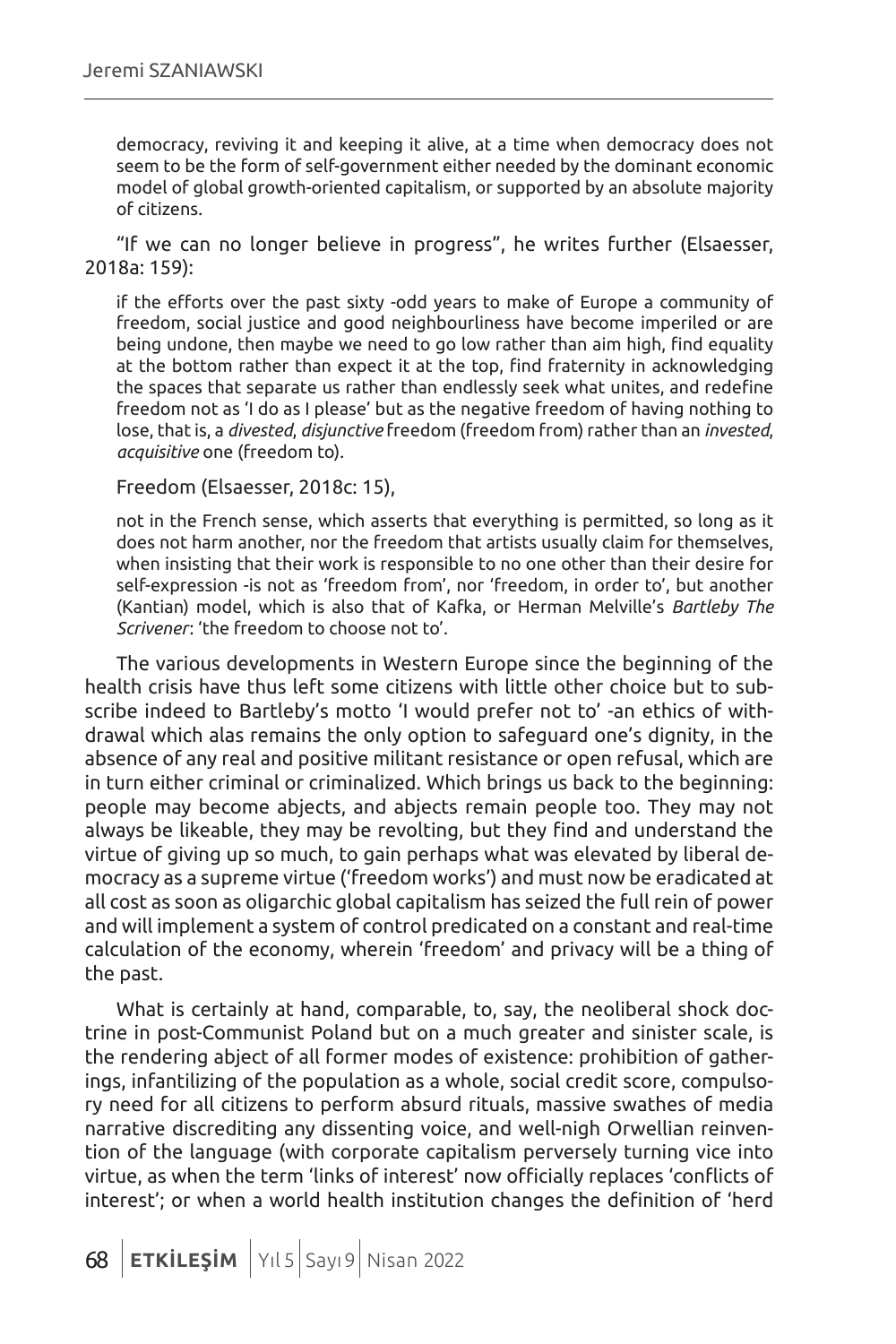immunity' on its platforms to better conform to an agenda congenial to the interests of some global financial conglomerates). Deleuze had foreseen this, in his *Post-script to the Societies of Control* (1990), and the shifted emphasis from a more traditional collaboration of the workforce to a competitive asymmetrical dynamic (the fluidity and precariousness of the neoliberal subject also analyzed eloquently by Hardt and Negri), and the concept of modulation taking over in the economy. We are seeing this exemplified before our very eyes with the pandemic response, and its endless adjustments and modulations, which generate an environment which almost automatically generates, in turn, abjection, sometimes by the self from the other, and the other from self. One abjection stemming from another, one to the other, which a film such as *Border* allegorically reminds us: total and complete abjection in a living being can only be very transient or a view of the mind. Every abject, if they are to survive, will go on creating their own networks wherein they are not entirely abjected, not entirely bare lives -the question being: how long will the abject subject even be allowed to retain the ability to marginalize themselves in order to reinscribe themselves into livable networks? How long before they, like Bartleby, are thrown in jail, or worse? And what when force majeure -invasion, war, i.e. moral abjections begotten from previous moral abjections- leaves one with no choice at all? Will people even have at all the right to *think* 'I would prefer not to', then? Dramatic times and tectonic-like changes in society do not make such interrogation unwarranted, even as there is always utopian potential, even in the most dystopian scenario, if only in man's -abject or not- gift for resilience and taste for a measure of self-preservation, past the unhealthy pandemic and globalist rush.

## **References**

- Abbasi, A. (Director). (2018). *Border/Gräns* [Motion picture]. Sweden: Meta Film Stockholm.
- Agamben, G. (7 October 2021). *Quodlibet*. Giorgio Agamben intervento al senato del 7 ottobre 2021. https://www.quodlibet.it/giorgio-agamben-intervento-al-senato-del-7-ottobre-2021?fbclid=IwAR1AG3hu420rpJ-4baLWQ7lHfS-RzFXa0wKCFxR9W\_mA\_wr5cQ8I5csXg8kI. 20 February 2022.
- Deleuze, G. (1992). Postscript on the societies of control. *October*, 59, 3-7. The MIT Press.

El-Toukhy, M. (Director). (2019). *Queen of Hearts/Dronningen* [Motion picture]. Denmark: Nordisk Film Production.

Elsaesser, T. (2018a). 'A cinema of abjection?' and 'Europe: A thought experiment' *European cinema and continental philosophy: Film as thought experiment*. London: Bloomsbury.

 $-$  (2018b). Contingency, causality, complexity: Distributed agency in the mind-game film. New Review of Film and Television Studies, *16*(1), 1-39.